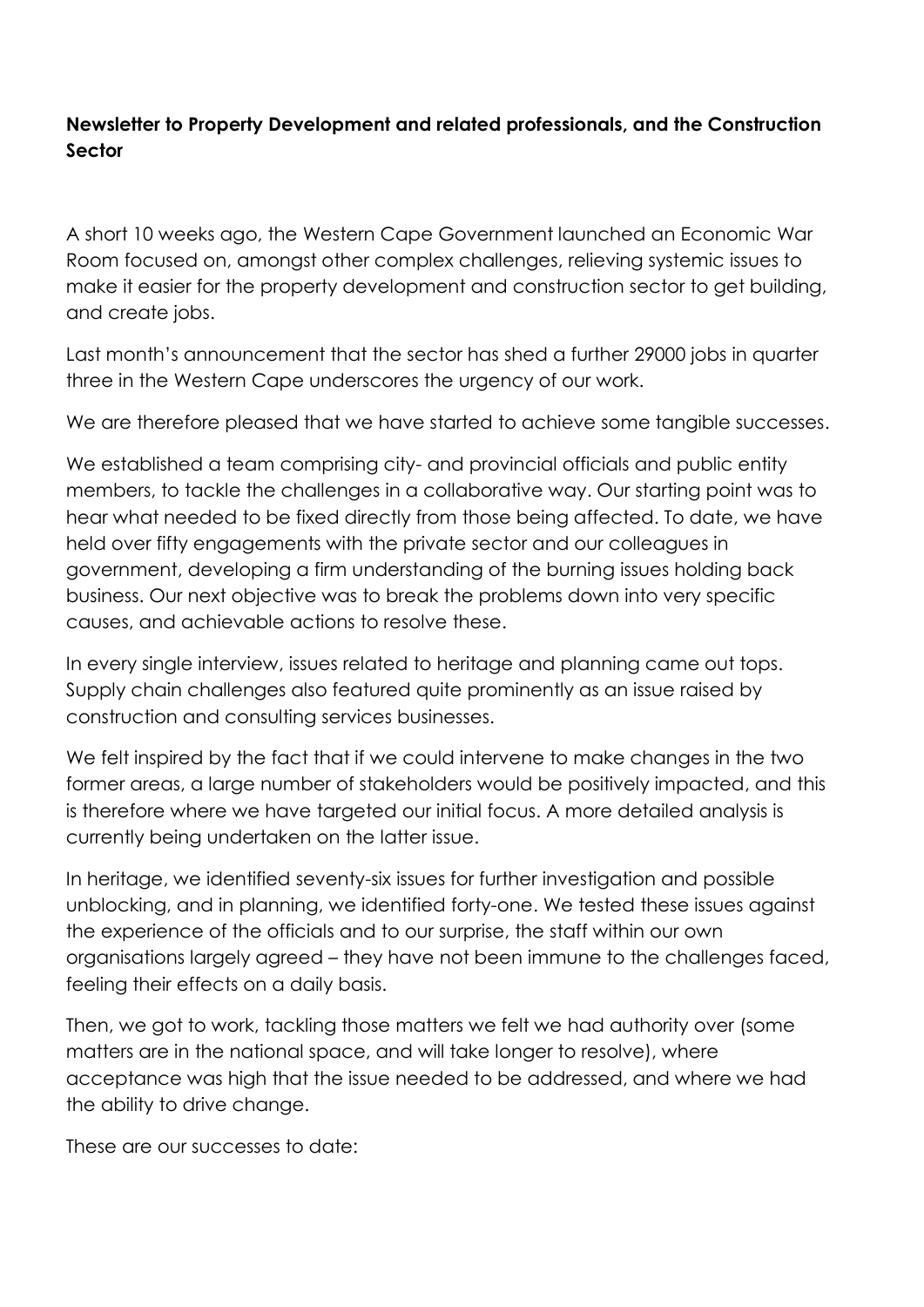- 1. Heritage Committee advert widened from needing a qualification *and* interest in heritage resource management to a qualification *or* interest in heritage resource management. This is to ensure a more balanced committee, and we are pleased to have heard directly from architects and developers that they have applied.
- 2. The agendas of Heritage Western Cape BELCOM meetings are now fully timed, with each applicant being given a specific slot to appear before the committee. Applicants no longer need to wait around for their item to come up, saving them time and professional fees.
- 3. The City of Cape Town has sent Heritage Western Cape its inventory of heritage properties, which will be workshopped and then tabled at an upcoming council meeting. Once approved, this document will serve as the heritage asset database for the City, giving clarity to City and HWC officials, as well as to the private sector, on which buildings and spaces are worthy of being assessed for their conservation value. It is estimated that 70% of cases currently serving before heritage committees could and should have been dealt with in the city planning processes, and going forward, this will be the case.
- 4. We have completed a capacity review of HWC, and have submitted a request to Province for the funding of vacant posts. This will ramp up the capacity of the team to process applications, and will unlock the possibility of a second BELCOM each month.
- 5. We have completed an assessment of the technical needs of HWC, and are in the process of installing additional software and hardware which will improve their efficiency.
- 6. We are in the process of creating a regular joint forum between the private sector, HWC, City Planning and the Western Cape Government EIA team. The EIA team has previously held such a session independently, which has yielded positive results in terms of processes, as well as greater understanding and trust. This step is designed to drive collaboration and better communication as we work toward the idea of streamlining our processes.
- 7. We are also excited that the City of Cape Town has adopted the amendments to the Municipal Planning By-Laws, which are due to be proclaimed by year end. These, for example, will once again allow applicants to request a 10% deviation without rezoning, and prescribe specific forms for appeals, adding rigour to this process. A more thorough By-Law review will take place next year as the City looks to further enhance its processes.

Further to the above positive steps which have already been achieved, we are actively working on a number of other initiatives to improve ease of doing business in this space.